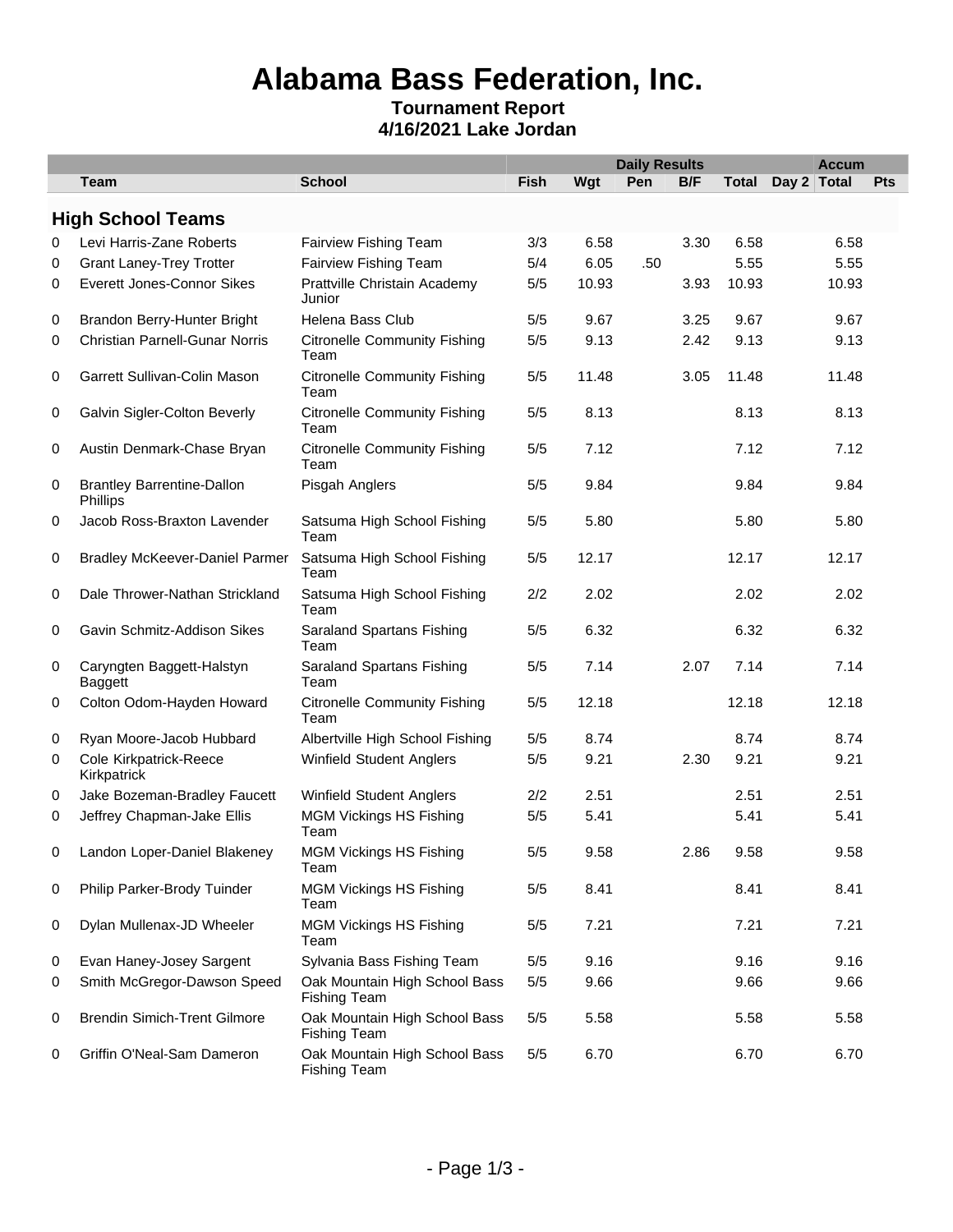## **Alabama Bass Federation, Inc. Tournament Report**

## **4/16/2021 Lake Jordan**

|             |                                     |                                                      |      | <b>Daily Results</b> |     |      |              |             | <b>Accum</b> |     |  |  |
|-------------|-------------------------------------|------------------------------------------------------|------|----------------------|-----|------|--------------|-------------|--------------|-----|--|--|
|             | <b>Team</b>                         | <b>School</b>                                        | Fish | Wgt                  | Pen | B/F  | <b>Total</b> | Day 2 Total |              | Pts |  |  |
| $\mathbf 0$ | John James Coco-Wesley<br>MacDonald | Oak Mountain High School Bass<br><b>Fishing Team</b> | 4/4  | 7.76                 |     | 2.45 | 7.76         |             | 7.76         |     |  |  |
| 0           | Tyler Malone-Sawyer Simison         | <b>Citronelle Community Fishing</b><br>Team          | 5/5  | 9.39                 |     |      | 9.39         |             | 9.39         |     |  |  |
| 0           | Andrew Jones-Carson<br>Underwood    | <b>Trussville Fishing</b>                            | 5/5  | 15.79                |     | 3.61 | 15.79        |             | 15.79        |     |  |  |
| 0           | Benjamin Graves-Landon Shotts       | <b>Trussville Fishing</b>                            | 5/5  | 11.65                |     | 4.22 | 11.65        |             | 11.65        |     |  |  |
| 0           | Nicholas Foster-William Poe         | <b>Spring Valley Anglers</b>                         | 5/5  | 5.83                 |     |      | 5.83         |             | 5.83         |     |  |  |
| 0           | Aiden Smith-Cody Hirshberg          | <b>Spring Valley Anglers</b>                         | 5/5  | 7.96                 |     |      | 7.96         |             | 7.96         |     |  |  |
| 0           | Ethan Meadows-Tucker Smith          | Ft Payne Wildcats HS Fishing<br>Team                 | 5/5  | 13.97                |     | 3.62 | 13.97        |             | 13.97        |     |  |  |
| 0           | Hunter Willingham-Mason Cooper      | Fyffe High School                                    | 0/0  | .00                  |     |      | .00          |             | .00          |     |  |  |
| 0           | Jessie Owens-Braxton Hearn          | Fyffe High School                                    | 5/5  | 12.08                |     |      | 12.08        |             | 12.08        |     |  |  |
| 0           | Lucas Crowe-Riley Bethune           | Fyffe High School                                    | 5/5  | 9.60                 |     | 2.84 | 9.60         |             | 9.60         |     |  |  |
| 0           | Peyton Harris-Braxton Hopper        | <b>Chelsea Anglers Seniors</b>                       | 5/5  | 14.62                |     | 4.19 | 14.62        |             | 14.62        |     |  |  |
| 0           | Logan Willis-Landon Guarnieri       | <b>Chelsea Anglers Seniors</b>                       | 5/5  | 9.61                 |     |      | 9.61         |             | 9.61         |     |  |  |
| 0           | Carson Wilder-Landon Kuckens        | <b>Chelsea Anglers Seniors</b>                       | 5/5  | 11.88                |     |      | 11.88        |             | 11.88        |     |  |  |
| 0           | Jake Woodward-Nicholas<br>Lamoureux | <b>Chelsea Anglers Seniors</b>                       | 5/5  | 9.89                 |     |      | 9.89         |             | 9.89         |     |  |  |
| 0           | Jacob Fulgham-Zac Hopson            | <b>Chelsea Anglers Seniors</b>                       | 5/5  | 9.29                 |     | 2.54 | 9.29         |             | 9.29         |     |  |  |
| $\mathbf 0$ | Joshua Decker-Liam Smith            | Vestavia Hills High School                           | 5/5  | 14.27                |     | 2.86 | 14.27        |             | 14.27        |     |  |  |
| 0           | Hayden Marbut-Reese Petitti         | Vestavia Hills High School                           | 5/5  | 13.42                |     | 3.56 | 13.42        |             | 13.42        |     |  |  |
| 0           | <b>Skyler Stevens-JC Sivley</b>     | Helena Bass Club                                     | 5/5  | 10.84                |     |      | 10.84        |             | 10.84        |     |  |  |
| 0           | Jack Alexander-Hall Hobbs           | <b>Mountain Brook</b>                                | 5/5  | 12.82                |     | 3.34 | 12.82        |             | 12.82        |     |  |  |
| 0           | Alex Perry-Tucker Hamilton          | Helena Bass Club                                     | 5/5  | 7.73                 |     |      | 7.73         |             | 7.73         |     |  |  |
| 0           | Brody Robison-Colton Cash           | Sand Rock Wild Cats HS<br><b>Fishing Team</b>        | 5/5  | 17.58                |     | 4.13 | 17.58        |             | 17.58        |     |  |  |
| 0           | Elisha Colley-Ashton Johnson        | Sand Rock Wild Cats HS<br><b>Fishing Team</b>        | 5/5  | 9.34                 |     | 2.83 | 9.34         |             | 9.34         |     |  |  |
| 0           | Landen Dixon-Zach Gaston            | <b>Citronelle Community Fishing</b><br>Team          | 5/5  | 13.01                |     | 5.16 | 13.01        |             | 13.01        |     |  |  |